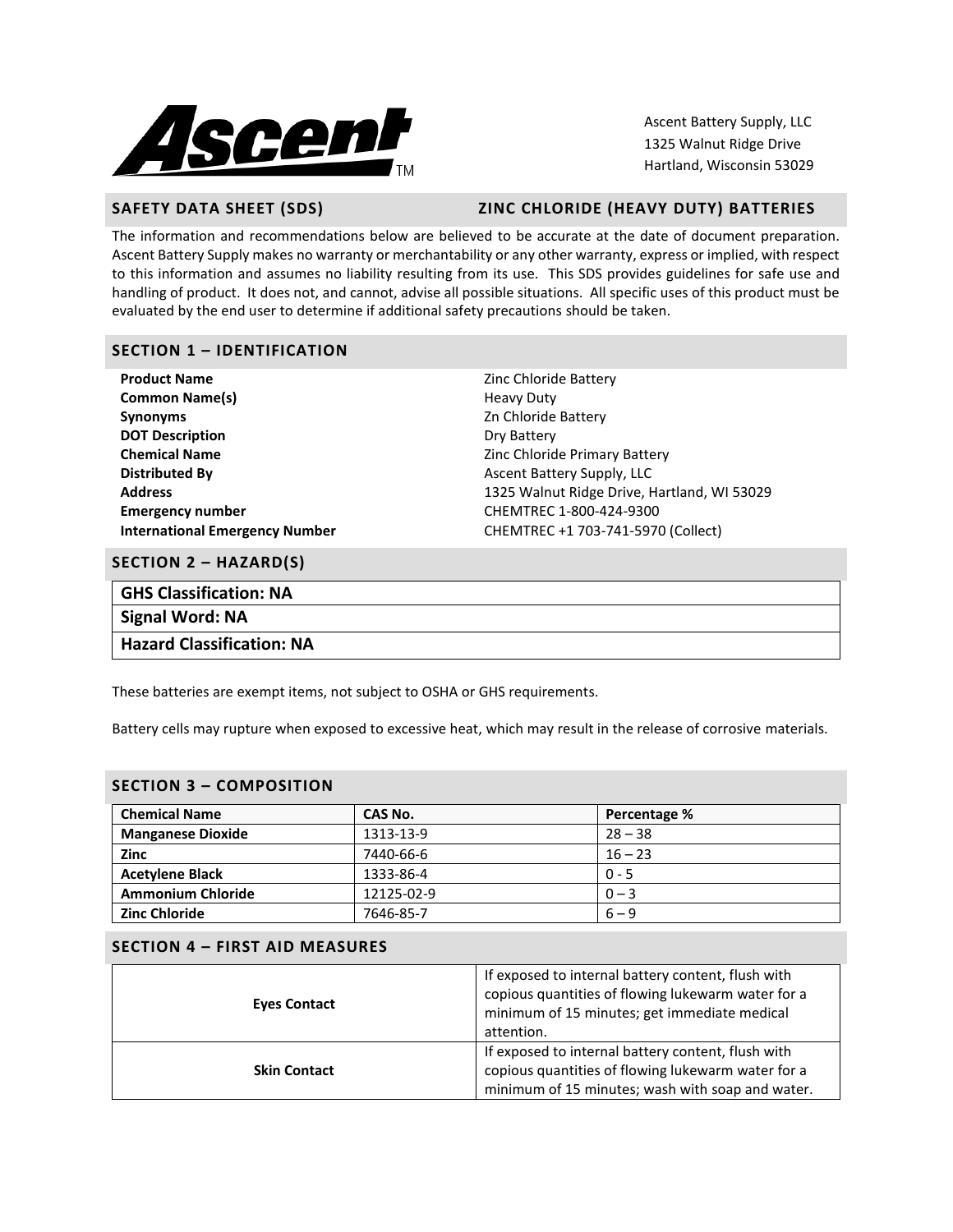| Ingestion | Do not induce vomiting. Ingestion of battery<br>chemicals can be harmful. Seek medical attention<br>immediately. Call The National Battery Ingestion<br>Hotline (202-625-3333) 24 hours a day, for procedures |
|-----------|---------------------------------------------------------------------------------------------------------------------------------------------------------------------------------------------------------------|
|           | treating ingestion of chemicals.                                                                                                                                                                              |

#### **SECTION 5 – FIRE-FIGHTING MEASURES**

**Flash Point** – N/A

**Auto Ingestion** – No Data Available

**Extinguisher Media** - Use CO<sub>2</sub>, foam or dry chemical extinguishers. Sand may also be used.

**Special Fire-Fighting Procedures** - Use positive pressure, self-contained breathing apparatus.

#### **SECTION 6 – ACCIDENTAL RELEASE MEASURES**

In case of accidental rupture or release: prevent skin and eye contact and collect all released material in a plastic lined metal container. Leaking batteries should be handled with gloves. Wear protective clothing. Use a selfcontained breathing apparatus if in the presence of chemical vapor. See also: sections 4, 5, and 8.

#### **SECTION 7 – HANDLING AND STORAGE**

**Handling** – Do not disassemble. Do not short circuit. Sources of short circuits include jumbled batteries in bulk containers, metal jewelry, metal covered tables or metal belts used for assembly of batteries into devices.

**Storage** - Store batteries under roof in an ambient temperature between -20°C(-4°F) and 35°C(95°F ), dry, wellventilated areas separated from incompatible materials and from activities that may create flames, spark or heat. Do not store unpacked cells together: avoid cells shorting to one another – especially in a charged state. Do not mix new and used batteries. Keep away from metallic objects that could bridge the terminals on a battery and create a dangerous short-circuit.

**Charging** – Do not attempt to recharge a primary battery.

#### **SECTION 8 – EXPOSURE CONTROLS/PERSONAL PROTECTION**

**Ventilation Requirements** – Not necessary under normal conditions.

**Respiratory Protection (NIOSH/MSHA approved)** - None required under normal handling conditions.

**Eye Protection** – Always wear safety glasses while working with battery cells.

**Skin Protection** – Not necessary under normal conditions. Wear gloves if cell is ruptured, corroded, or leaking materials.

#### **SECTION 9 – PHYSICAL/CHEMICAL PROPERTIES**

| <b>Boiling Point</b>            | <b>NA</b> | <b>Melting Point</b>       | NA        |
|---------------------------------|-----------|----------------------------|-----------|
| <b>Vapor Pressure</b>           | <b>NA</b> | <b>Vapor Density</b>       | NA        |
| <b>Specific Gravity (H2O=1)</b> | <b>NA</b> | <b>Solubility in Water</b> | <b>NA</b> |
| <b>Evaporation Rate</b>         | ΝA        | рH                         | <b>NA</b> |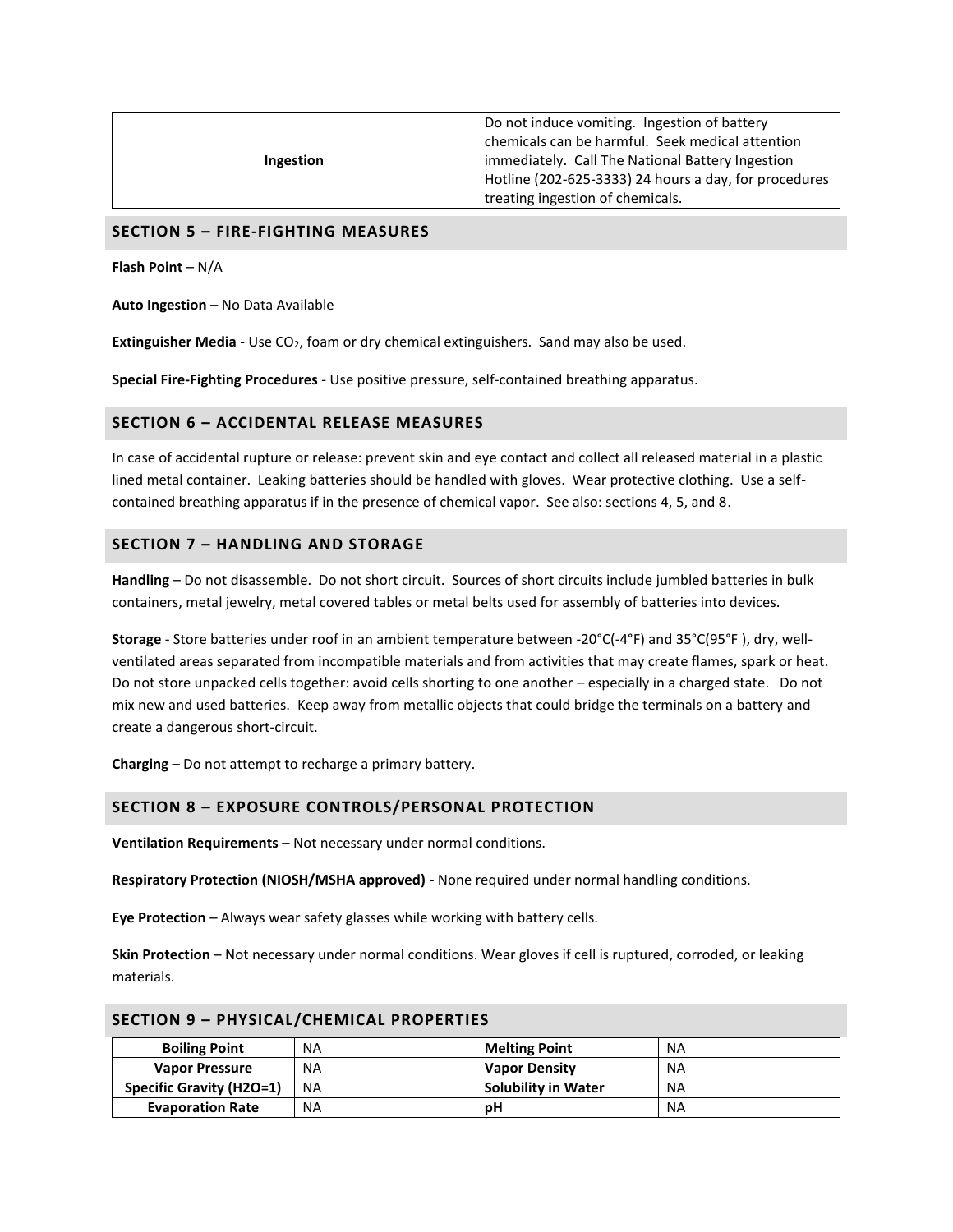| <b>Reactivity in Water</b>   | Do not put into water              | <b>Auto-Ignition</b>         | <b>NA</b> |
|------------------------------|------------------------------------|------------------------------|-----------|
|                              |                                    | <b>Temperature</b>           |           |
| <b>Lower Explosive Limit</b> | <b>NA</b>                          | <b>Upper Explosive Limit</b> | <b>NA</b> |
| (LEL)                        |                                    | (UEL)                        |           |
| <b>Odor Threshold</b>        | ΝA                                 | Viscosity (poise @ 25°C)     | <b>NA</b> |
| <b>Partition Coefficient</b> | <b>NA</b>                          | Decomposition                | <b>NA</b> |
|                              |                                    | <b>Temperature</b>           |           |
| <b>Flash Point</b>           | <b>NA</b>                          |                              |           |
| <b>Appearance and Odor</b>   | Geometric, solid object, odorless. |                              |           |

# **SECTION 10 – STABILITY & REACTIVITY**

**Stability** - Avoid electrically shorting the cell. Under normal conditions this product is stable and will not decompose.

**Incompatibility (materials to avoid) –** NA

# **SECTION 11 – TOXICOLOGICAL INFORMATION**

**ROUTES AND METHODS OF ENTRY -** Skin, Eyes, Ingestion (swallowing).

**SIGNS AND SYMPTOMS OF OVEREXPOSURE –** None. (In fire or rupture, refer to sections 4, 5, and 8).

**MEDICAL CONDITIONS GENERALLY CAUSED BY EXPOSURE -** Chemicals may cause burns to skin, eyes, gastrointestinal tract and mucous membranes. Inhalation of electrolyte vapors may cause irritation of the upper respiratory tract and lungs**.**

# **SECTION 12 – ECOLOGICAL INFORMATION**

#### **Hazardous Decomposition Products** – NA

**Hazardous Polymerization** - Under normal use these batteries do not release internal ingredients into the environment. Damaged or abused batteries may release small amounts of zinc and manganese. Do not carelessly discard, as small amounts of zinc may be released into storm or surface water. Do not discard batteries into a fire. Dispose of properly or recycle.

# **SECTION 13 – DISPOSAL**

**Waste Disposal Method** - Dispose of properly or recycle in accordance with all Federal, State and local laws and regulations.

### **SECTION 14 – TRANSPORT**

These batteries must be packaged in a way that prevents the dangerous evolution of heat and protects the terminals from short circuit. When properly packaged and labeled, these dry batteries are not subject to dangerous goods regulation for the purpose of transportation and fall under special provision of the agencies listed in Section 15.

# **SECTION 15 – REGULATORY INFORMATION**

**IATA/ICAO:** See Special Provision A123. Put the words "not restricted" and "special provision A123" on the air waybill when issued. Not considered to be 'dangerous goods' when packaged properly.

**DOT:** See Special Provision 130